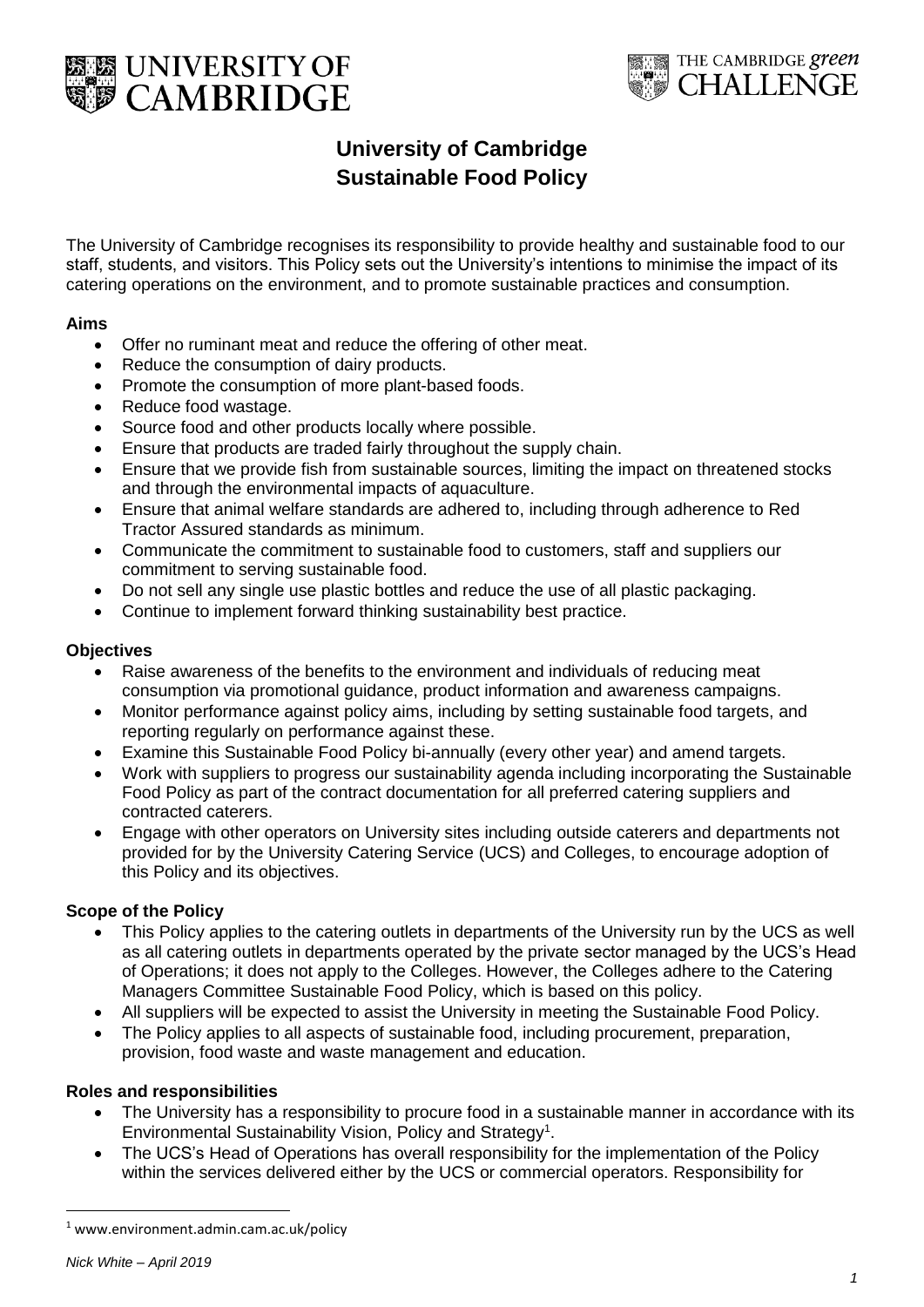



application of the practical delivery of this Policy within operations lies with the UCS Area Catering Manager and her teams.

- Responsibility for application of the principles and practical delivery of this Policy within the Schools and Units lies with the Head of School or Department.
- Guidance and advice with regards to all aspects listed above will be provided by the University's Environment and Energy section and the UCS's Head of Operations as required.
- Ongoing monitoring of the policy is to be led by the Environment & Energy section, with support from the UCS, with input from academics, students and external partners where relevant.
- Customers are encouraged to support the aims and objectives of the policy.

# **Monitoring**

**Targets** 

- To reduce carbon emissions from food year on year, scaled to the size of the business
- For plant-based meals to make up an increasing proportion of the offer year on year.

Key Performance Indicators

- Carbon emissions per kilo of food procured (kgs of carbon per kg of food procured).
- Carbon emissions from food per £ revenue.
- Carbon emissions from food per transaction.
- Kilograms of meat and dairy purchased as a proportion of total food purchased.
- Proportion of plant-based meals served.
- Kilograms of food waste generated.
- Number of single use takeaway disposables used.
- Life cycle impact per kilo food purchased (specifically carbon and where possible land use, water use and other environmental metrics).

# **Implementation**

The Sustainable Food Policy is supported by an action plan outlining the specific actions and areas of focus that will help achieve our aims and objectives. See overleaf for a copy of the Sustainable Food Action Plan.

# **Sustainable Food Action Plan 2019-2021**

Communication and engagement

- Increase awareness of this Sustainable Food Policy through newsletters, the Environment and Energy Coordinators (EECs) network, websites and intranets, and other University publications. Encourage its adoption by outside caterers, departments and colleges.
- Participate in University-wide campaigns and other events by promoting healthy and sustainable food, including vegan options.
- Participate in Cambridge's efforts to become a Sustainable Food City. Showcase good examples and practices across the University that support the aims and objectives of this Policy.
- Include a requirement for adherence to this Policy in all new and retendered projects (including new café and supplier contracts).
- Engaging with suppliers to better understand their supply chains and to support our suppliers in their own sustainable procurement of food items.
- Provide catering staff with training about sustainable food and the objectives and reasons for the Policy.
- Share the policy and its results with external stakeholders through awards entries, articles and other promotional activities.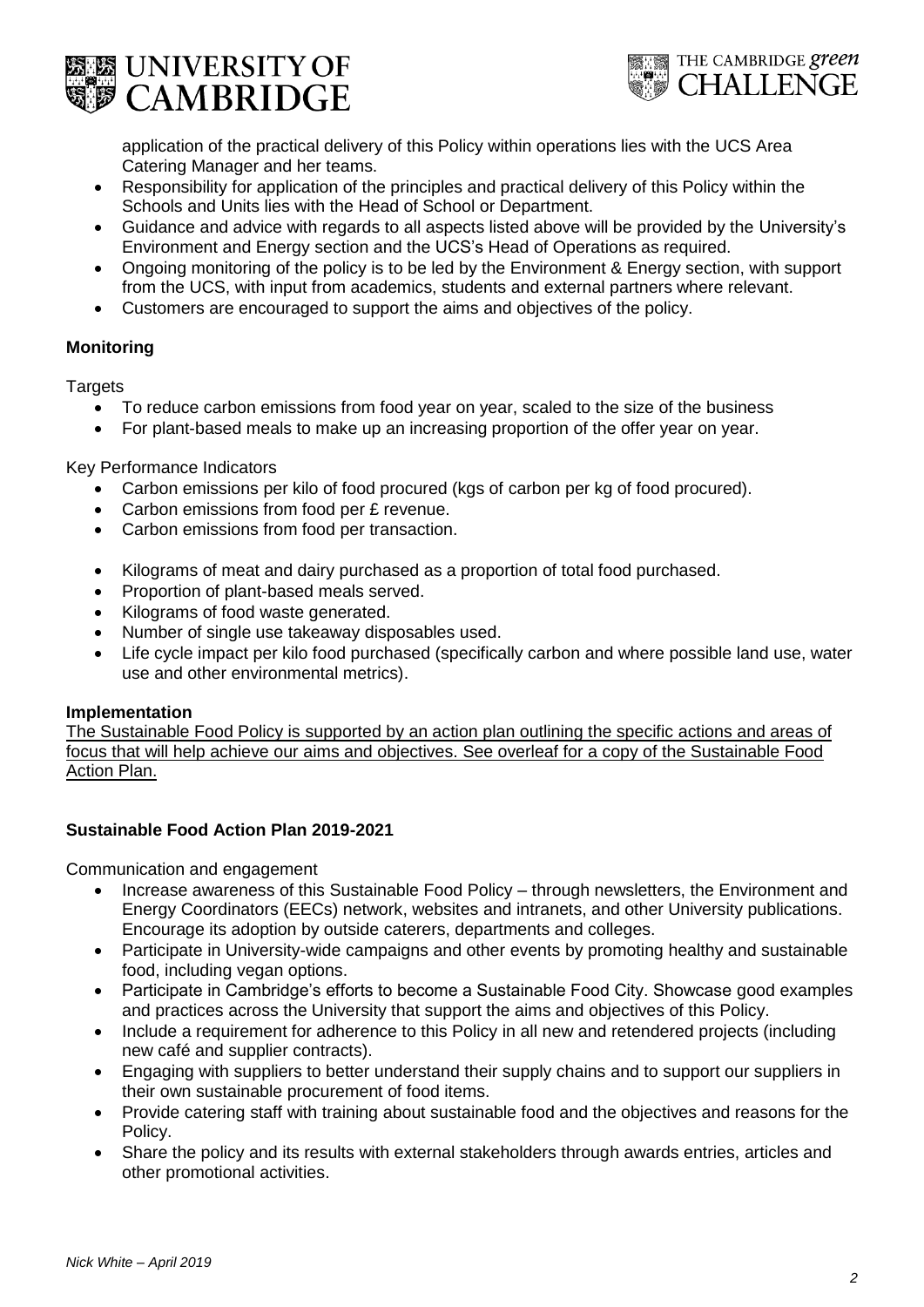



# Meat and dairy

- Ensure that no ruminant meat is sold (e.g. beef and lamb).
- Reduce the consumption of other meat by providing and promoting more plant-based meals so that they consistently form a larger proportion of the offering.
- Reduce the consumption of dairy products.
- Ensure that animal products are from certified higher welfare standards.
- Where possible and appropriate, use local produce and/or suppliers and actively include and promote use of these products in menus.
- Aim to ensure all milk and dairy products are Red Tractor Assured or equivalent as a minimum standard.
- Continue to use free range eggs as standard.
- When using other egg products e.g. frozen whole eggs, egg whites or mayonnaise etc. use free range if available.

#### Fish

- Continue to limit fish consumption.
- Eliminate the use of fish from the Marine Conservation Society's 'Fish to Avoid' list, and where possible aim to only serve fish with a 'best choices' rating from the MCS Good Fish Guide, based on information at the time of purchase.
- Reduce the consumption of tinned tuna by only offering it on selected days of the week and increasing prices.
- Investigate various species of tinned fish and the capture method, aiming to purchase more sustainable alternatives, where possible.
- Uphold our commitments to the Sustainable Fish Cities pledge.
- Use diverse species of white fish to reduce pressure on sensitive stocks.
- Consider other options for increasing the sustainability of fish, including opting for pole and line caught fish, promoting consumption outside of the 'big five' (cod, salmon, tuna, haddock, prawns) and reducing or eliminating the consumption of carnivorous aquaculture species such as shrimp, prawns and salmon in favour of lower-impact aquaculture species such as tilapia.

Fairly Traded Products

- Ensure that all of our products are fairly traded throughout their supply chains.
- All tea, coffee, sugar and bananas served to be certified Fairtrade (subject to supply).

Fruit and vegetables

- Aim to develop menus which make use of seasonal fruit and vegetables, where practically possible.
- Source fruit and vegetables from local suppliers where possible.
- Food produce is to be Red Tractor Assured, equivalent or fully traceable.
- Where possible procure fruit and vegetables from low impact production systems.
- Consider the feasibility of growing fruit and vegetables on the University estate. Herbs would be our first commitment, followed by seasonal fruit and vegetables that can be incorporated into menus across the University.

Sustainably sourced products containing palm oil and soya

- Aim to source products containing palm oil that are certified by the Roundtable on Sustainable Palm Oil (RSPO).
- Commit to investigating and sourcing the most sustainable oil options possible.
- Aim to source soya products that are certified by the Round Table on Responsible Soy (RTRS) or ProTerra.
- Reduce overall consumption of oil.